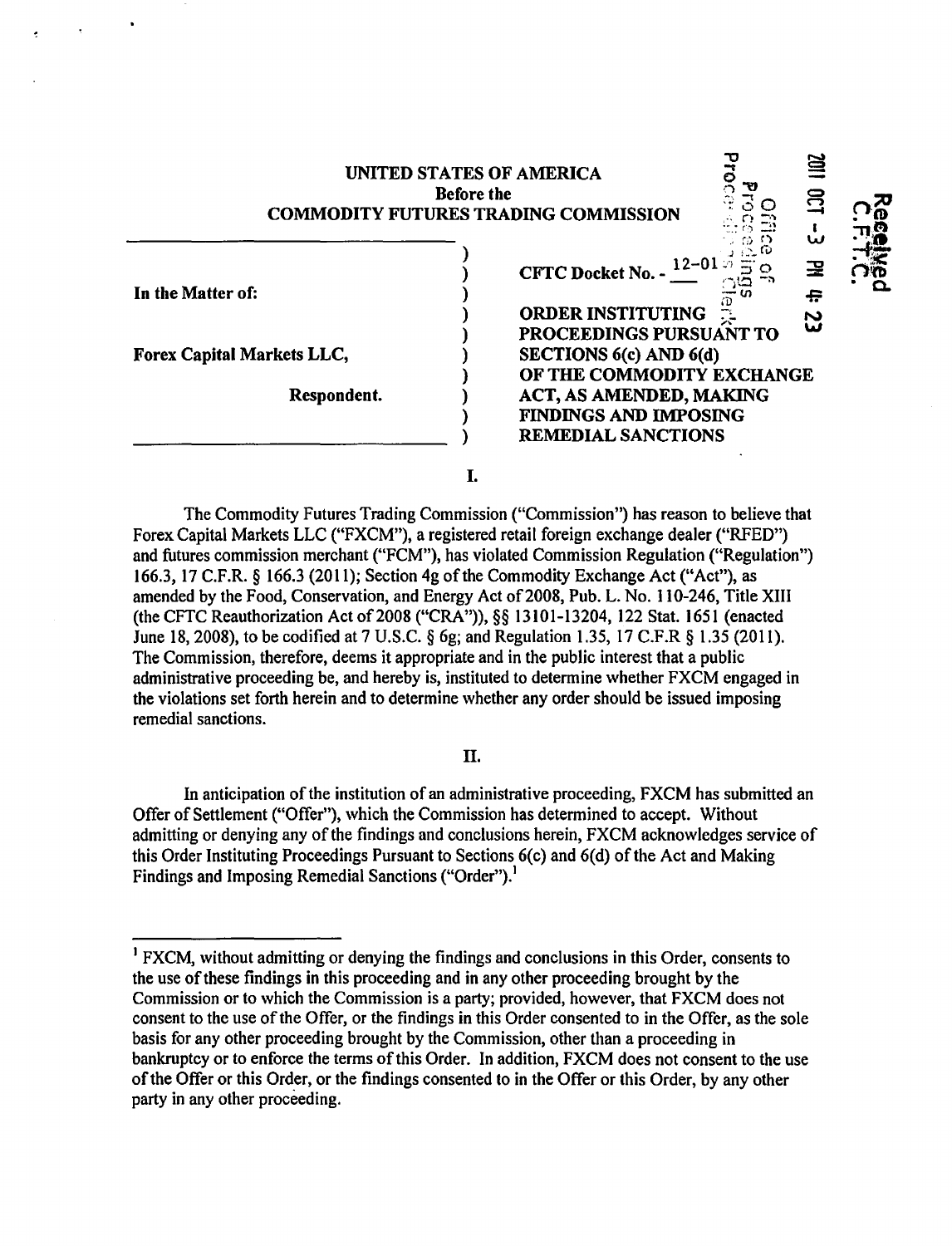The Commission finds the following:

## A. Summary

From at least June 18,2008 until December 17,2010 ("relevant period"), FXCM failed to supervise diligently its officers', employees', and agents' handling of customer accounts that traded on FXCM's trading platforms with respect to slippage (i.e., the change in price between order placement and execution) on market orders and margin liquidation orders, in violation of Regulation 166.3, 17 C.F.R. § 166.3 (2011). As a result, on numerous occasions, FXCM's customers did not receive the benefit of positive price slippage (i.e., slippage in a customer's favor); however, they did suffer from negative slippage  $(i.e.,$  slippage not in a customer's favor) on market orders and margin liquidation orders. Due, in part, to the large volume of transactions on FXCM's trading platforms, this conduct deprived more than 57,000 FXCM customers of (and, consequently, benefited FXCM by) approximately \$8,261,937. Further, during the Commission's investigation ofFXCM's execution policies and practices, FXCM failed to produce certain books and records promptly, in violation of Section 4g of the Act, as amended by the CRA, to be codified at  $7$  U.S.C.  $\S$  6g, and Regulation 1.35, 17 C.F.R  $\S$  1.35 (2011).

### B. Respondent

Forex Capital Markets LLC, headquartered in New York New York, is and was, at all times relevant hereto, a limited liability company that offered trading platforms for foreign currency contracts ("forex"). FXCM has been registered with the Commission as an FCM since June 2001 and as an RFED since October 2010.

# C. Facts

During at least the relevant period, FXCM failed to supervise diligently its officers', employees', and agents' handling of customer accounts that traded on FXCM's trading platforms with respect to slippage on market orders and margin liquidation orders. During the relevant period, FXCM's business model purportedly provided straight-through-processing of customer forex orders. As such, according to FXCM, for nearly all customer orders, FXCM's trading platforms were designed to automatically offset customer orders with FXCM's own counterparties to, among other things, mitigate FXCM's currency and counterparty risk exposure and to eliminate the appearance of a conflict of interest between FXCM and its customers. Practically, this meant that FXCM sought to act as a middle man between the customer and FXCM's liquidity providers.

# Ill.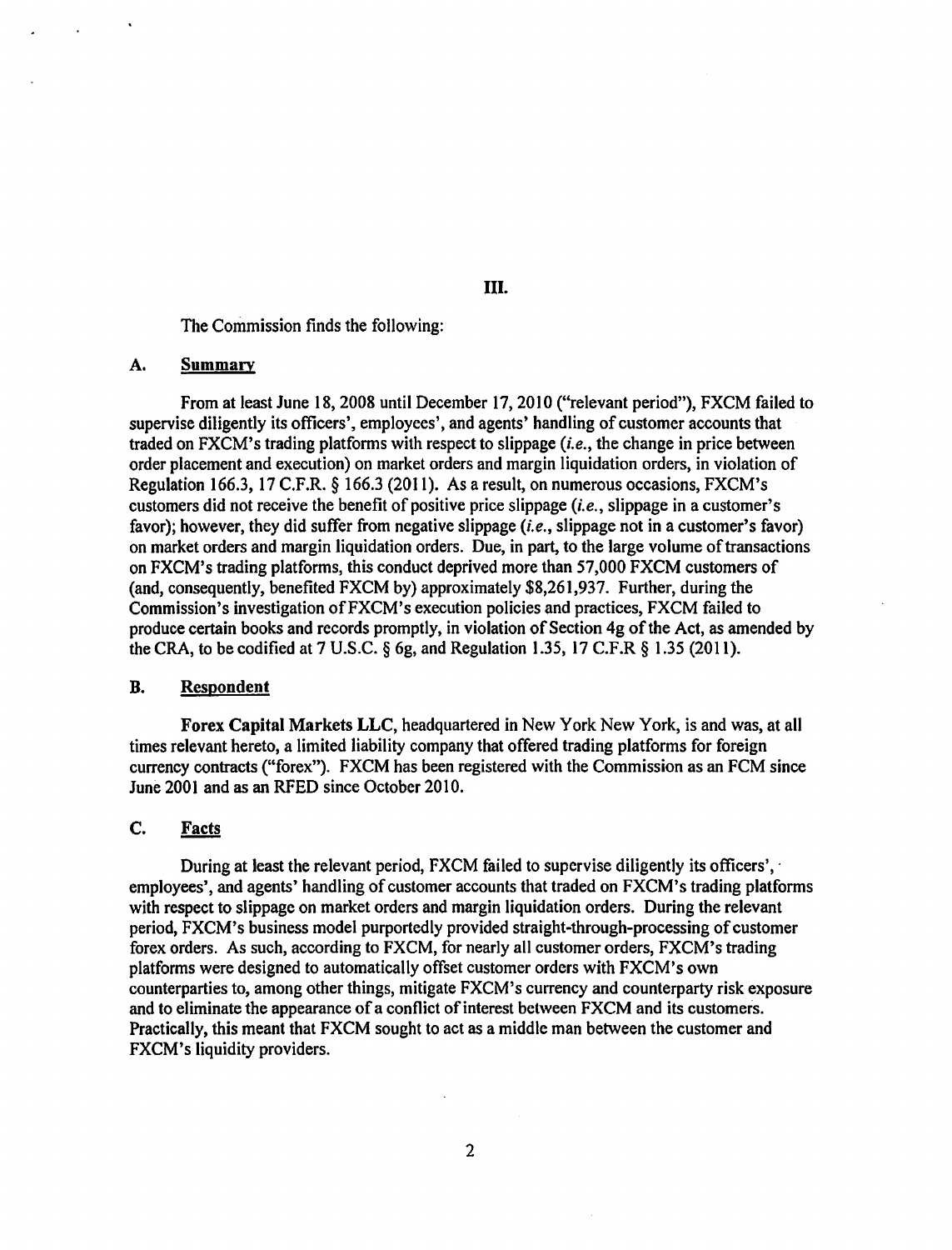The general mechanics of how market orders<sup>2</sup> and slippage on market orders worked during the relevant period on FXCM's trading platforms are as follows:

- 1. FXCM received bid/ask prices from a number of liquidity providers and displayed the best bid/ask prices (plus a markup for FXCM) on the trading platforms to customers.
- ii. Customers decided to place a market order with the intent of receiving the displayed price, with the possibility that price slippage might occur during the execution of the order.
- iii. When FXCM received a customer's order, it made an offsetting trade with one of its liquidity providers.
- iv. If the price received by FXCM in its offsetting trade-
	- equaled the bid/ask price originally requested by the customer, then the customer received the order at the requested price;
	- was worse than the bid/ask price at the time that FXCM received the order from the customer—*i.e.*, the price slipped negatively against the customer while the trade was executed—then the customer received the order at the worse price; or
	- was better than the bid/ask price at the time that FXCM received the order from the customer—*i.e.*, the price slipped positively for the customer while the trade was executed-then the customer still received the order at the original requested price and FXCM kept the difference between the original requested price and the better price of its offsetting trade.

Thus, for market orders during the relevant period, FXCM's customers were denied the benefit of any positive price slippage, but forced to bear the consequences of any negative slippage.<sup>3</sup>

<sup>&</sup>lt;sup>2</sup> FXCM calls its market orders "At Best" orders. "At Best" orders represent the vast majority of orders executed on FXCM' s proprietary trading platforms.

<sup>&</sup>lt;sup>3</sup> FXCM's unequal slippage practices similarly affected the margin liquidation orders of FXCM's customers. FXCM's trading platforms automatically generated a margin liquidation order in a customer's account and an offsetting order with one ofFXCM's liquidity providers when the customer's security deposit fell below the required level. If the fill price received from the liquidity provider for the offsetting trade was better than the price generated by FXCM's trading platforms, FXCM did not give the customer the better price and instead filled the customer's order at the price generated by FXCM's trading platforms at the time the margin liquidation order was generated. FXCM retained the difference between the better price received from its liquidity provider and the price generated by its trading platforms. On the other hand, if *the price*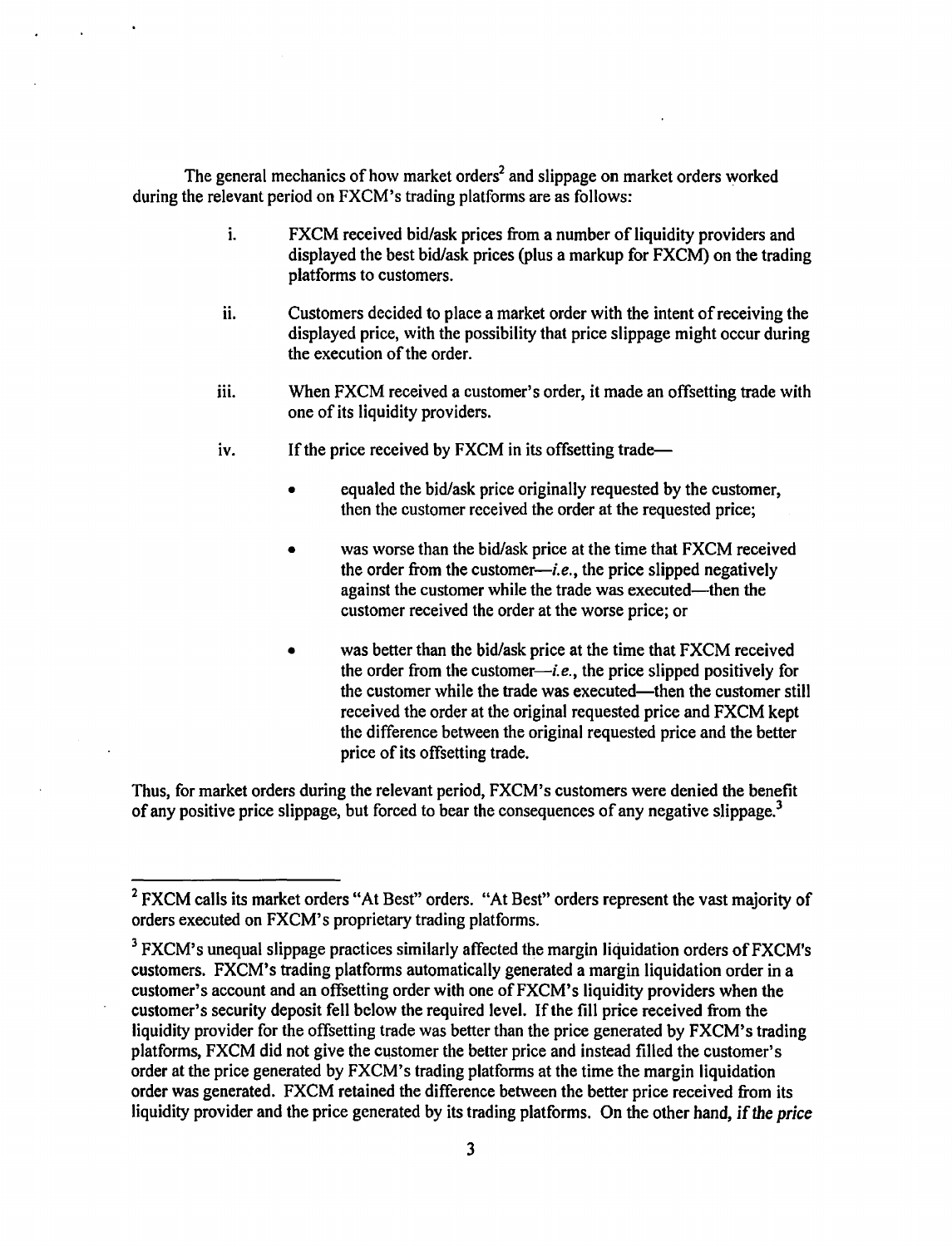FXCM had officers, employees, and agents that were tasked with establishing, monitoring, and maintaining its trading platforms. FXCM's officers, employees, and agents, however, failed to establish a system that prevented asymmetrical slippage on market orders and market liquidation orders. In addition, FXCM's officers, employees, and agents failed to detect the unequal treatment of price slippage that occurred thousands oftimes a day across thousands of customer accounts for more than two years. Had FXCM diligently supervised its officers, employees, and agents regarding these aspects of its business, FXCM would have discovered these problems with its trade integrity and had the opportunity to correct them before more than 57,000 of its customers were deprived of approximately \$8,261,937 in positive slippage (which amount FXCM retained) from June 18,2008 until December 17,2010.

Lastly, on February 24, 2011, the Commission's Division of Enforcement ("Division") sent FXCM a request for records pursuant to Section 4g of the Act. In response to the request, FXCM failed to produce certain requested records promptly. FXCM's failure to comply promptly necessitated the issuance of a subpoena to FXCM, which, as previously mentioned, was and is a registrant.

# D. Legal Discussion

## 1. FXCM Failed to Supervise Diligently Its Officers, Employees, and Agents Responsible for Monitoring and Maintaining Its Trading Platforms.

Regulation 166.3, 17 C.F.R. § 166.3 (2011), requires,

Each Commission registrant, except an associated person who has no supervisory duties, must diligently supervise the handling by its partners, officers, employees and agents (or persons occupying a similar status or performing a similar function) of all commodity interest accounts carried, operated, advised or introduced by the registrant and all other activities of its partners, officers, employees and agents (or persons occupying a similar status or performing a similar function) relating to its business as a Commission registrant.

A violation under Regulation 166.3, 17 C.F.R. § 166.3 (2011), is an independent violation for which no underlying violation is necessary. *See In re Collins,* [1996-1998 Transfer Binder] Comm. Fut. L. Rep. (CCH)  $\P$  27,194 at 45,744 (CFTC Dec. 10, 1997).

A violation ofRegulation 166.3, 17 C.F.R. § 166.3 (2011), is demonstrated by showing either that: (1) the registrant's supervisory system was generally inadequate; or (2) the registrant failed to perform its supervisory duties diligently. *In re Murlas Commodities,* [1994-1996 Transfer Binder] Comm. Fut. L Rep. (CCH) ¶ 26,485 at 43,161 (CFTC Sept. 1, 1995); *In re GNP Commodities, Inc.*, [1990-1992 Transfer Binder] Comm. Fut. L. Rep. (CCH) ¶ 25,360 at 39,219 (CFTC Aug. 11, 1992) (providing that, even if an adequate supervisory system is in place, Regulation 166.3 can still be violated if the supervisory system is not diligently administered); *In re Paragon Futures Assoc.,* (1990-1992 Transfer Binder] Comm. Fut. L. Rep.

received for the offsetting trade was worse than the price generated by FXCM's trading platforms, FXCM gave the customer the worse price.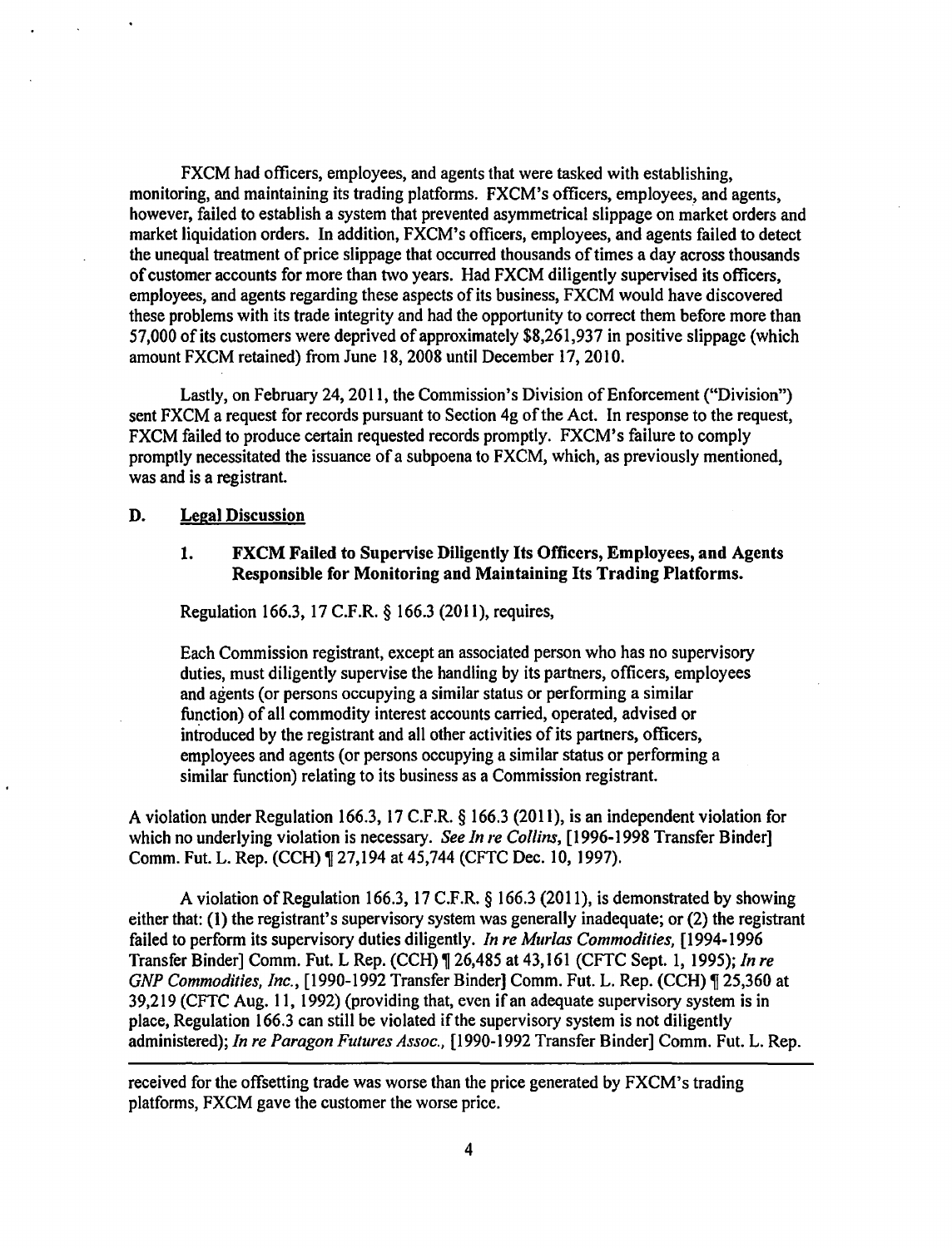$(CCH)$  , 25,266 at 38,850 (CFTC Apr. 1, 1992) ("The focus of any proceeding to determine whether Rule 166.3 has been violated will be on whether [a] review [has] occurred and, if it did, whether it was diligent"); *Samson Refining Co. v. Drexel Burnham Lambert, Inc.,* [1987-1990 Transfer Binder] Comm. Fut. L. Rep. (CCH), 24,596 at 36,566 (CFTC Feb. 16, 1990) (noting that, under Regulation 166.3, an FCM has a "duty to develop procedures for the detection and deterrence of possible wrongdoing by its agents") (internal quotation omitted). Evidence of violations that "should be detected by a diligent system of supervision, either because of the nature of the violations or because the violations have occurred repeatedly" is probative of a failure to supervise. *In re Paragon Futures Assoc.,* [1990-1992 Transfer Binder] Comm. Fut. L. Rep. (CCH) ¶ 25,266 at 38,850.

During the relevant period, with respect to market orders and margin liquidation orders executed on its trading platforms, FXCM both employed an inadequate supervisory system and failed to perform its supervisory duties diligently, in violation of Regulation 166.3, 17 C.F.R. § 166.3 (2011). Specifically, FXCM was required to ensure the integrity of all trades on its trading platforms.<sup>4</sup> As such, FXCM had officers, employees, and agents that were responsible for establishing its trading platforms. These individuals, however, failed to establish a system that prevented asymmetrical slippage on market orders and margin liquidation orders. Additionally, FXCM's officers, employees, and agents charged with monitoring and maintaining its trading platforms failed to detect the unequal treatment of price slippage that occurred constantly for more than two years. Because trade execution is such a critical function, FXCM should have monitored more closely its officers, employees, and agents responsible for establishing an adequate system to ensure trade integrity and for policing its platforms to detect inequities with its execution practices. Had FXCM diligently supervised its officers, employees, and agents regarding these aspects of its business, FXCM would have discovered and had the opportunity to address these trade integrity problems before so many of its customers were harmed so significantly.

## 2. FXCM Failed to Produce Records.

Section 4g(a) of the Act, as amended by the CRA, to be codified at 7 U.S.C. § 6g(a), of the Act requires FCMs, among other registrants, to "make such reports as are required by the Commission regarding the  $\dots$  transactions and positions of the customer thereof  $\dots$ ;  $\dots$  keep books and records pertaining to such transactions and positions in such form and manner and for such period as may be required by the Commission; and ... keep such books and records open to inspection by any representative of the Commission . . . ." Section 4g(b)-(d) of the Act, as amended by the CRA, to be codified at 7 U.S.C. § 6g(b)-(d), further elaborates on the types, as well as the form of records, that registrants must maintain. Additionally, FCMs, among other registrants, must keep and furnish certain records to the Commission upon request. Regulation

<sup>&</sup>lt;sup>4</sup> National Futures Association ("NFA") Interpretive Notice 9060, regarding NFA Compliance Rule 2-36(e), concerns the supervision of the use of electronic trading systems. Among other things, this Interpretive Notice provides that entities such as FXCM "must adopt and enforce written procedures reasonably designed to ensure the integrity of trades placed on their trading platforms."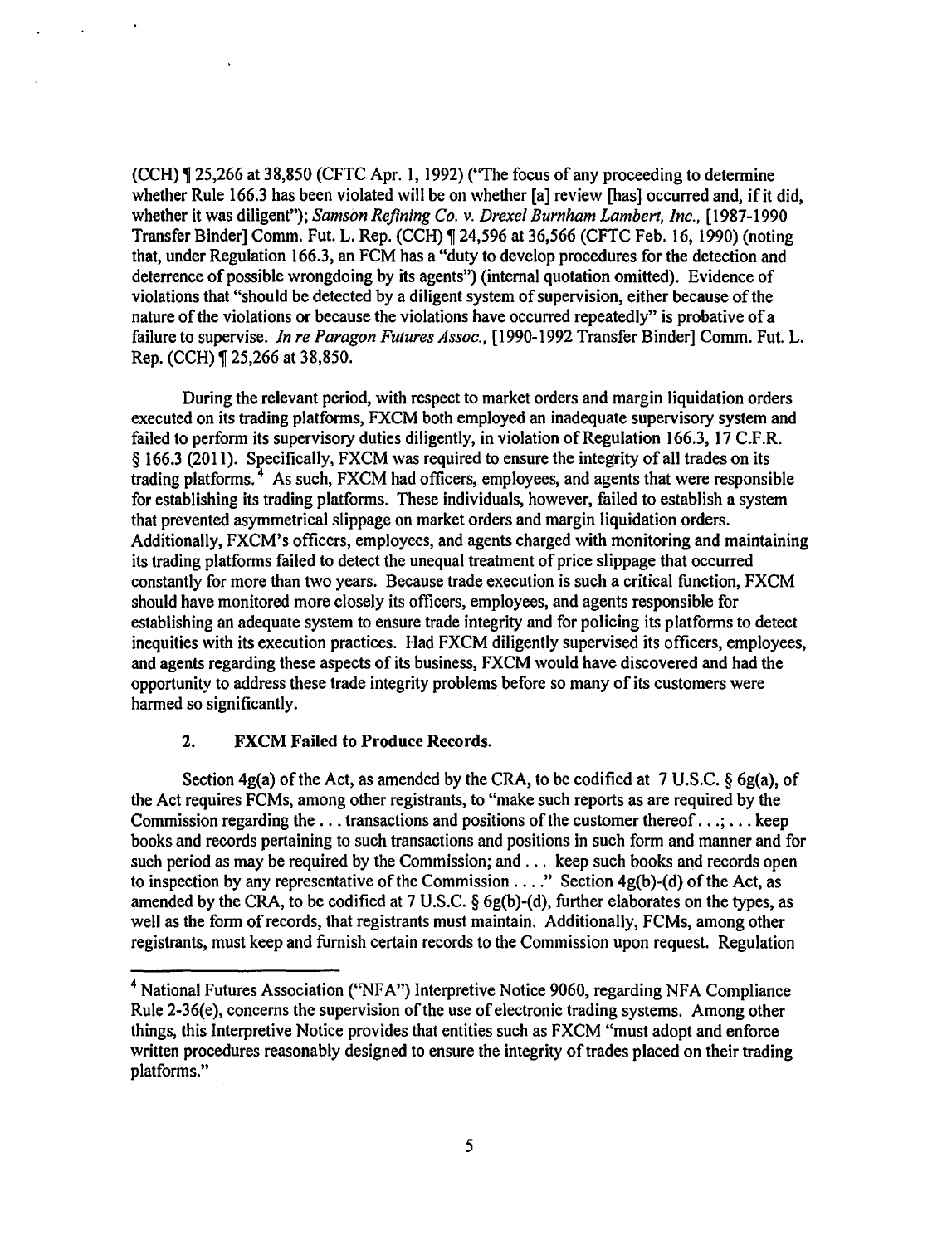1.35, 17 C.F.R. § 1.35 (2011). A violation of these record-keeping regulations does not require scienter. *In re GNP Commodities, Inc.,* [1990-1992 Transfer Binder] Comm. Fut. L. Rep. (CCH) <sup>~</sup>25,360 at 39,217-18 (CFTC Aug. 11, 1992); *see also In re Buckwalter,* (1990-1992 Transfer Binder] Comm. Fut. L. Rep. (CCH) ¶ 24,995 at 37,687 (CFTC Jan. 25, 1991); *In re DiPlacido*, [2003-2004 Transfer Binder] Comm. Fut. L. Rep. ¶ 29,866 at 56,590 (CFTC Sept. 14, 2004).

FXCM violated Section 4g of the Act, as amended by the CRA, to be codified at 7 U.S.C. § 6g, and Regulation 1.35, 17 C.F.R. § 1.35 (2011), by failing to produce promptly certain records sought in the Division's February 24, 2011 request pursuant to section 4g of the Act; as a result, the Commission needed to issue a subpoena to attempt to obtain these records promptly.

### IV.

## FINDINGS OF VIOLATIONS

Based on the foregoing, the Commission finds that FXCM violated Regulation 166.3, 17 C.F.R. §§ 166.3 (2011); Section 4g of Act, to be codified at 7 U.S.C. 6g; and Regulation 1.35, 17 C.F.R. § 1.35 (2011).

### v.

#### OFFER OF SETTLEMENT

FXCM has submitted the Offer in which it, without admitting or denying the findings herein:

- A. Acknowledges receipt of service of this Order;
- B. Admits the jurisdiction of the Commission with respect to all matters set forth in this Order;
- C. Waives: the filing and service of a complaint and notice of hearing; a hearing; all post-hearing procedures; judicial review by any court; any and all objections to the participation by any member of the Commission's staff in the Commission's consideration of the Offer; any and all claims that it may possess under the Equal Access to Justice Act, 5 U.S.C. § 504 (2006) and 28 U.S.C. § 2412 (2006), and/or Part 148 of the Regulations, 17 C.F.R. §§ 148.1, *et seq.* (2011), relating to, or arising from, this proceeding; any and all claims that it may possess under the Small Business Regulatory Enforcement Fairness Act of 1996, Pub. L. No. l 04- ·121, §§ 201-253, 110 Stat. 847, 857-868 (1996), as amended by Pub. L. No. 110- 28, § 8302, 121 Stat. 112, 204-205 (2007), relating to, or arising from, this proceeding; and any claim of Double Jeopardy based upon the institution of this proceeding or the entry in this proceeding of any order imposing a civil monetary penalty or any other relief.
- D. Stipulates that the record upon which this Order is entered shall consist solely of the findings contained in this Order, to which FXCM has consented; and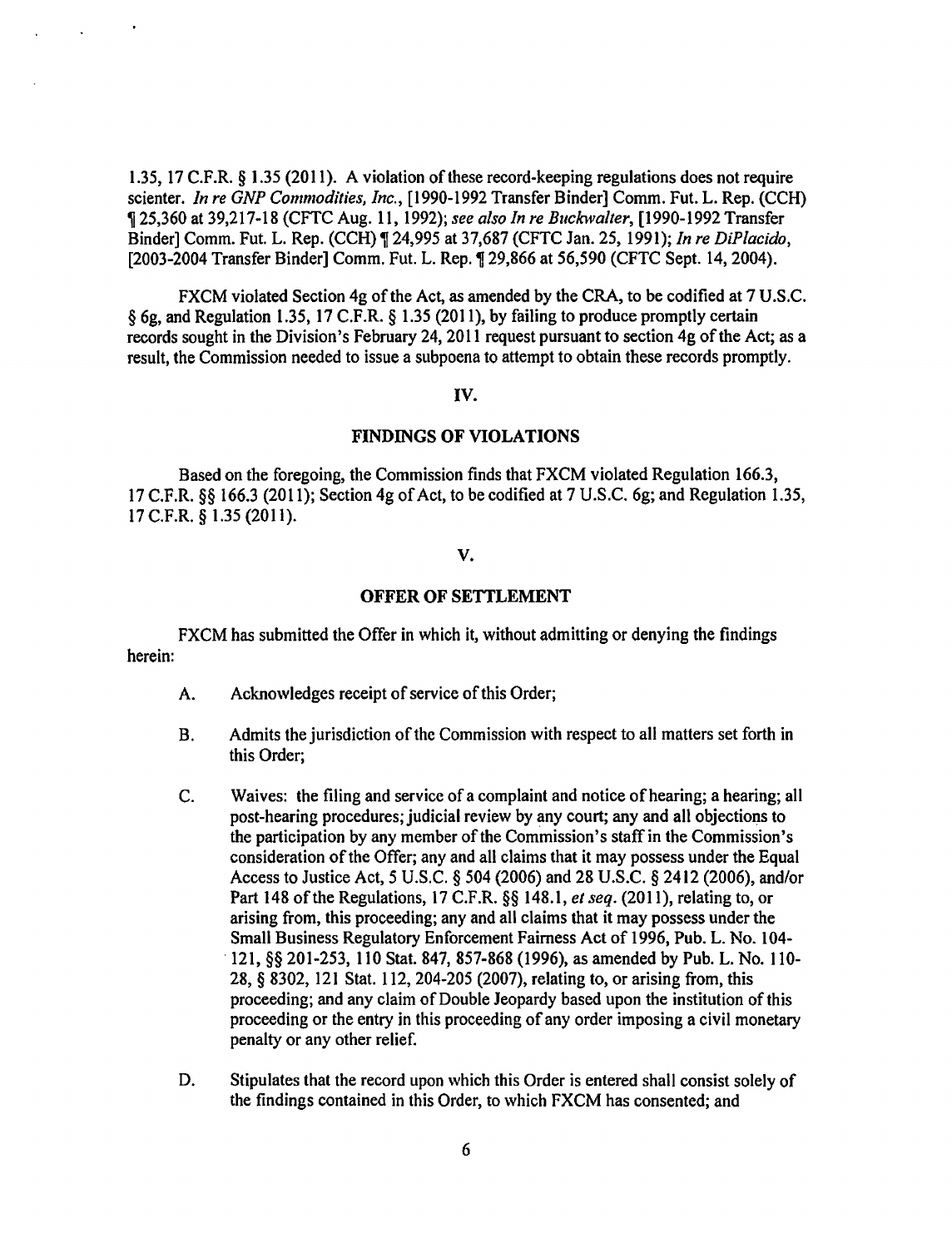- E. Consents, solely on the basis of the Offer, to entry of this Order that:
	- 1. Makes findings by the Commission that FXCM violated Regulation 166.3, 17 C.F.R. § 166.3 (2011);
	- 2. Makes findings by the Commission that FXCM violated Section 4g of the Act, to be codified at 7 U.S.C.  $\S$  6g; and Regulation 1.35, 17 C.F.R.  $\S$  1.35 (2011);
	- 3. Orders FXCM to cease and desist from violating Regulation 166.3, 17 C.F.R. § 166.3 (2011); Section 4g of the Act, as amended by the CRA and the Dodd-Frank Wall Street Reform and Consumer Protection Act of 2010 ("Dodd-Frank Act"), Pub. L. No. 111-203, Title VII, §§701-774, 124 Stat. 1376 (enacted July 21, 2010), to be codified at 7 U.S.C. § 6g; and Regulation 1.35, 17 C.F.R. § 135.1 (2011);
	- 4. Orders FXCM to pay restitution in the amount of \$8,261,937 ("Restitution Obligation");
	- 5. Orders FXCM to pay a civil monetary penalty of \$6,000,000 within ten days of the entry of this Order; and
	- 6. Orders FXCM and its successors and assigns to comply with the undertakings consented to in the Offer and set forth below in Part VI of this Order.

Upon consideration, the Commission has determined to accept FXCM's Offer.

## VI.

# Accordingly, IT IS HEREBY ORDERED THAT:

- A. FXCM shall cease and desist from violating Regulation 166.3, 17 C.F.R. § 166.3 (2011);
- B. FXCM shall cease and desist from violating Section 4g of the Act, as amended by the CRA and the Dodd-Frank Act, to be codified at 7 U.S.C. § 6g, and Regulation 1.35, 17 C.F.R. § 1.35 (2011);
- C. FXCM shall pay restitution in the amount of\$8,261,937. FXCM shall pay or otherwise credit its Restitution Obligation directly to the customers and former customers harmed by FXCM's violation of Regulation 166.3, 17 C.F.R. § 166.3  $(2011).$ <sup>5</sup> All customers and former customers shall be afforded at least one

<sup>&</sup>lt;sup>5</sup> In its Offer, FXCM represented that it already had credited the accounts of its customers and former customers the amount of \$8,261,937, as required under this Order.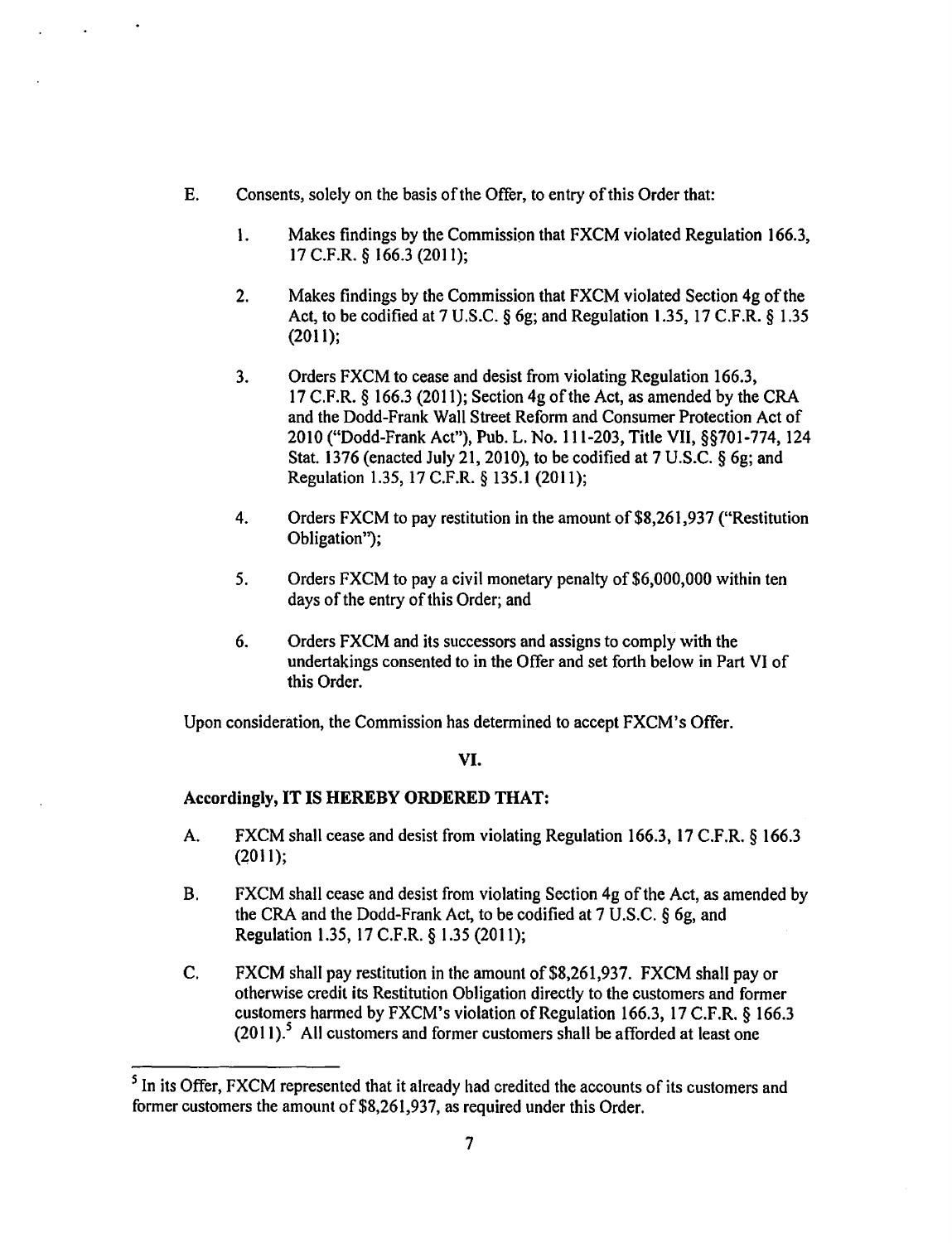alternative that allows them to receive or withdraw these funds without any fees or restrictions.

For its customers due more than \$1.00 under this Order, with open accounts at FXCM or its affiliates ("FXCM Accounts"), by no later than ten days of the entry of this Order, FXCM shall confirm to a monitor (as referenced below) that FXCM has credited to these customers' accounts the amount of positive slippage that FXCM failed to pass on to each customer or former customer for their trades from and after June 18, 2008.

For its customers or former customers due more than \$1.00 under this Order, without open FXCM Accounts, FXCM shall: (a) confirm to a monitor (as referenced below) that FXCM has credited to their closed accounts the amount of positive slippage that FXCM failed to pass on to each customer or former customer for their trades from and after June 18, 2008 no later than ten days of the entry of this Order; (b) have immediately "locked" those accounts  $(i.e.,$  prevent those accounts from any trading until and unless those accounts are re-opened as set forth in "(c)" below); provided, however, any such customer or former customer may withdraw such funds as may be due that customer while the customer's account is "locked"; and (c) if the customer or former customer chooses to re-open an account at FXCM, re-open the account in conformity with all applicable Commission and NFA rules and regulations.

If eighteen months after the entry of this Order, any closed accounts contain any remaining funds and have never been re-opened in accordance with "(c)" above despite FXCM's best efforts to credit the customers or former customers as required by this Order and to inform these customers or former customers of their options as set forth above-FXCM shall immediately remit the portion of its Restitution Obligation to a segregated, interest-bearing (at a fair market rate) account. Upon expiration of that eighteen months, the funds shall, pursuant to this Order, no longer be considered restitution due and payable to the customers and former customers ofFXCM with closed accounts, and FXCM shall remit the balance of the segregated, interest-bearing account to the Commission, which will designate such payment to the "Commodity Futures Trading Commission Customer Protection Fund." FXCM shall make such payment by electronic funds transfer, U.S. postal money order, certified check, bank cashier's check, or bank money order. If payment is to be made by other than an electronic funds transfer, the payment shall be made payable to the Commodity Futures Trading Commission and sent to the address below:

> Commodity Futures Trading Commission Division of Enforcement **ATTN: Linda Zurhorst** DOT/FAA/MMAC 6500 S. MacArthur Blvd.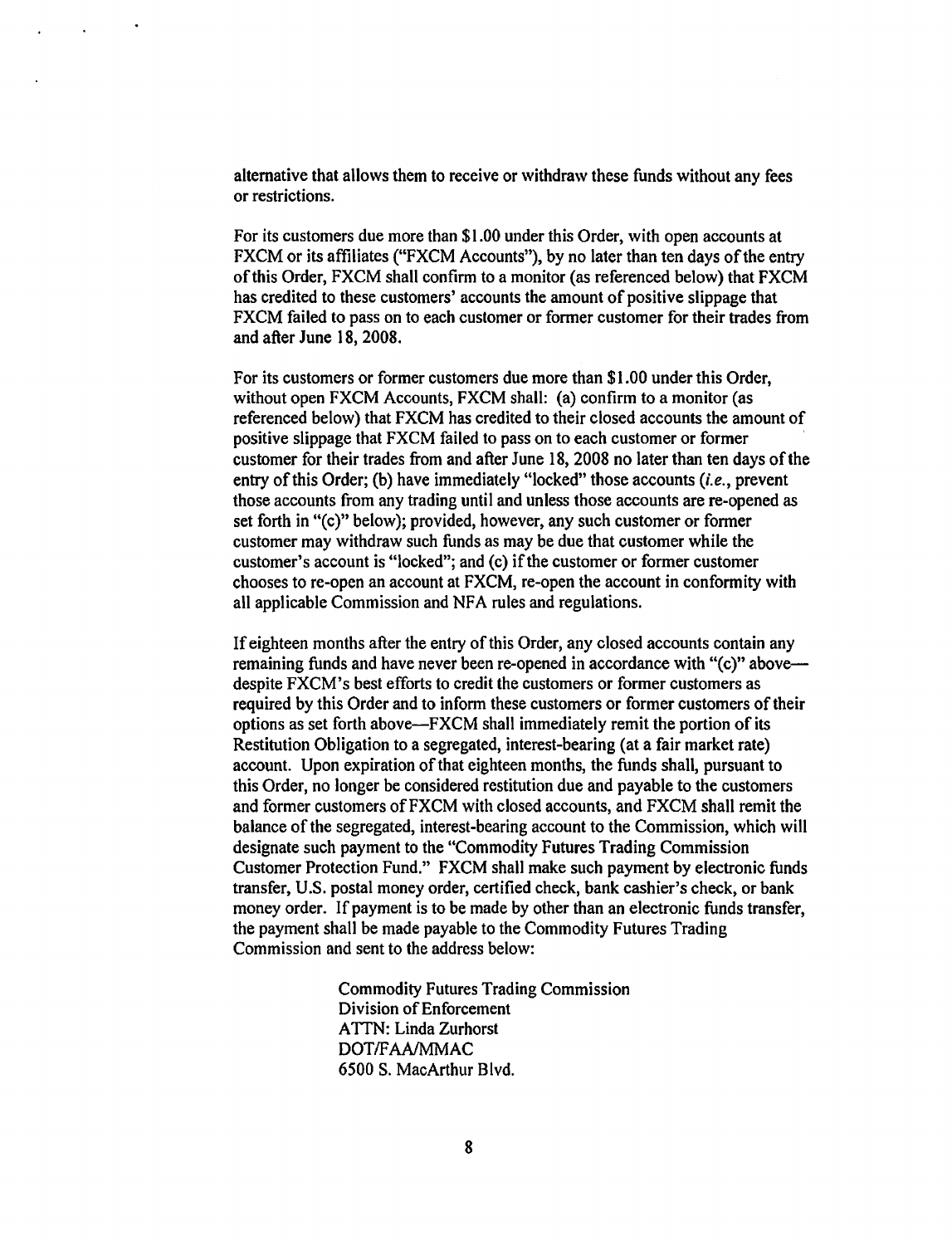Oklahoma City, OK 73169 Telephone: 405-954-5644

If payment by electronic transfer is chosen, FXCM shall contact Linda Zurhorst or her successor at the above address to receive payment instructions and shall fully comply with those instructions. FXCM shall accompany the remittance of the balance of the segregated, interest-bearing account with a cover letter that identifies FXCM, and the name and docket number of this proceeding. FXCM shall simultaneously transmit copies of the cover letter and the form of payment· to: (1) the Director, Division of Enforcement, Commodity Futures Trading Commission, 1155 21st Street, N.W., Washington, D.C. 20581; (2) the Chief, Office of Cooperative Enforcement, Division of Enforcement, Commodity Futures Trading Commission at the same address; and (3) Charles Marvine, Chief Trial Attorney, Division of Enforcement, Commodity Futures Trading Commission, 4900 Main Street, Suite 500, Kansas City, MO 64112;

D. FXCM shall pay a civil monetary penalty of \$6,000,000 within ten days of the entry of this Order. Should FXCM not satisfy its civil monetary penalty within ten days of the date of entry of this Order, post-judgment interest shall accrue on its civil monetary penalty beginning on the date of entry of this Order and shall be determined by using the Treasury Bill rate prevailing on the date of entry of this Order pursuant to 28 U.S.C. § 1961 (2006). FXCM shall pay this civil monetary penalty by making an electronic funds transfer, U.S. postal money order, certified check, bank cashier's check, or bank money order. If payment is to be made by other than an electronic funds transfer, the payment shall be made payable to the Commodity Futures Trading Commission and sent to the address below:

> Commodity Futures Trading Commission Division of Enforcement ATTN: Linda Zurhorst DOT/FAA/MMAC 6500 S. MacArthur Blvd. Oklahoma City, OK 73169 Telephone (405) 954-5644

If payment by electronic transfer is chosen, FXCM shall contact Linda Zurhorst or her successor at the above address to receive payment instructions and shall fully comply with those instructions. FXCM shall accompany payment of the penalty with a cover letter that identifies FXCM, and the name and docket number of this proceeding. FXCM shall simultaneously transmit copies of the cover letter and the form of payment to: (I) the Director, Division of Enforcement, Commodity Futures Trading Commission, 1155 21st Street, N.W., Washington, D.C. 20581; (2) the Chief, Office of Cooperative Enforcement, Division of Enforcement, Commodity Futures Trading Commission at the same address; and (3) Charles Marvine, ChiefTrial Attorney, Division of Enforcement, Commodity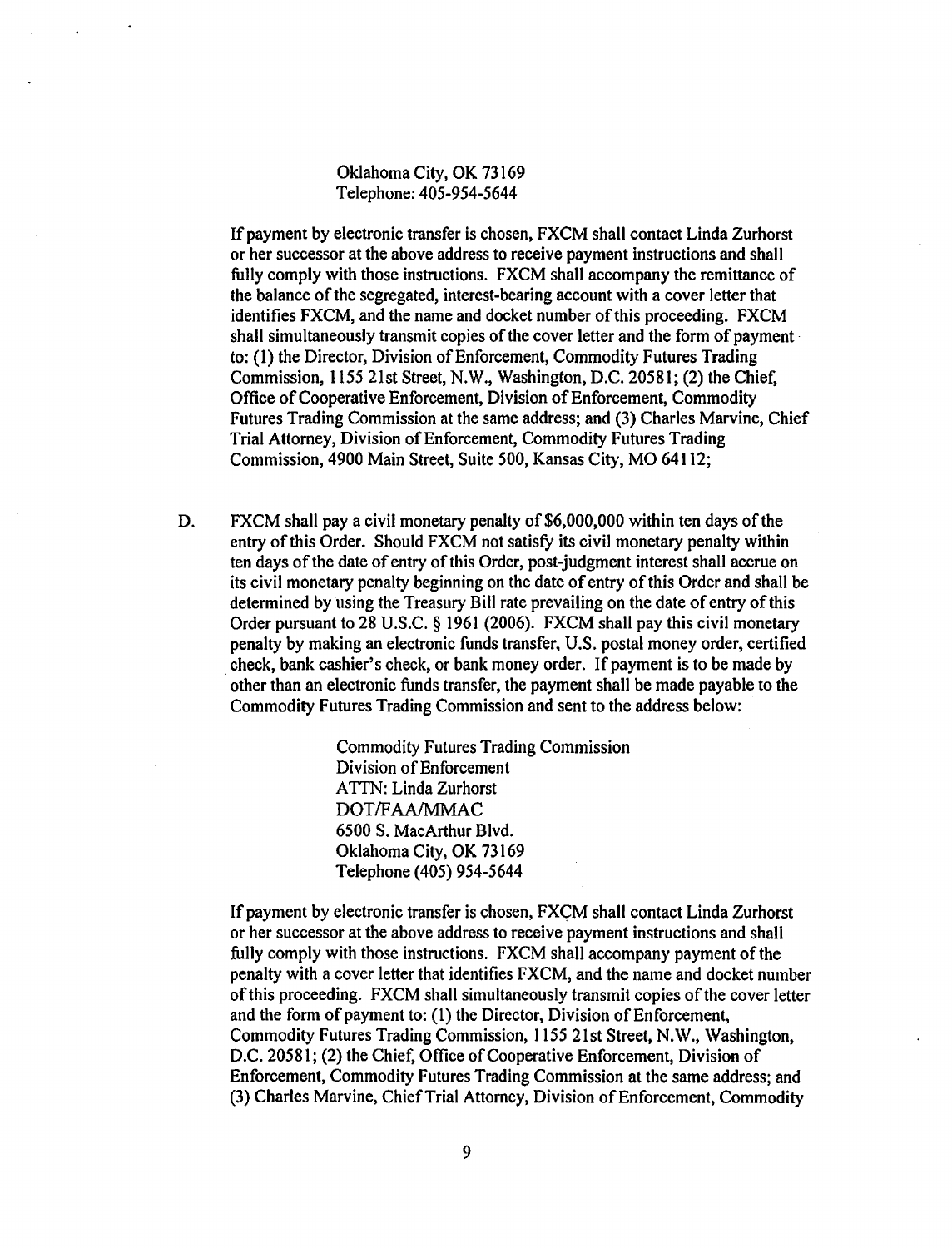Futures Trading Commission, 4900 Main Street, Suite 500, Kansas City, MO 64112. In accordance with Section  $6(e)(2)$  of the Commodity Exchange Act, 7 U.S.C. § 9a(2) (2006), ifthis amount is not paid in full within fifteen days of the due date, FXCM shall be prohibited automatically from the privileges of all registered entities, and, if registered with the Commission, such registration shall be suspended automatically until it has shown to the satisfaction of the Commission that payment of the full amount of the penalty with interest thereon to the date of the payment has been made; and

- E. FXCM is directed to comply with the following undertakings set forth in the Offer:
	- 1. Monitor

Within thirty days of entry of this Order, FXCM shall retain a monitor ("the Monitor"), at its own expense and in consultation with and approval of the Division, to review (1) FXCM's compliance with Part VI.C. of this Order; and (2) FXCM's trade execution practices and policies as they relate to slippage for a period of three years.

Subject to the express limitations set forth below, the Monitor's authority and duties are to be broadly construed. In order to carry out the Monitor's duties, the Monitor shall inspect FXCM's documents and meet with and interview FXCM's employees, officers, and directors, as reasonably necessary to carry out its duties. Further, with respect to its review of FXCM's trade execution practices and policies, the Monitor shall prepare and submit to the Division and FXCM a report<sup>6</sup> at least every six months, for a period of three years, which will include the Monitor's methodology, information relied upon, and bases for the Monitor's findings.

FXCM shall cooperate fully with the Monitor, including providing the Monitor:

- a. within five days of the Monitor's engagement, a complete list of all customers (including all available contact information) harmed by FXCM's violation of Regulation 166.3, 17 C.F.R.  $\S$  166.3 (2011), and the amount by which each was harmed;
- b. access to all files, books, records, personnel, and facilities that fall within the scope of the responsibilities of the Monitor, subject to a legitimate claim of any legally recognized privilege;
- c. the right to interview any director, officer, employee, agent, or consultant of FXCM and to participate in any meeting concerning any matter within or relating to the Monitor's duties, subject to a legitimate claim of any legally recognized privilege; and

<sup>6</sup> Pursuant to Regulation 145.9, 17 C.F.R. § 145.9 (2011), FXCM requests confidentiality with respect to each report to be generated by the Monitor.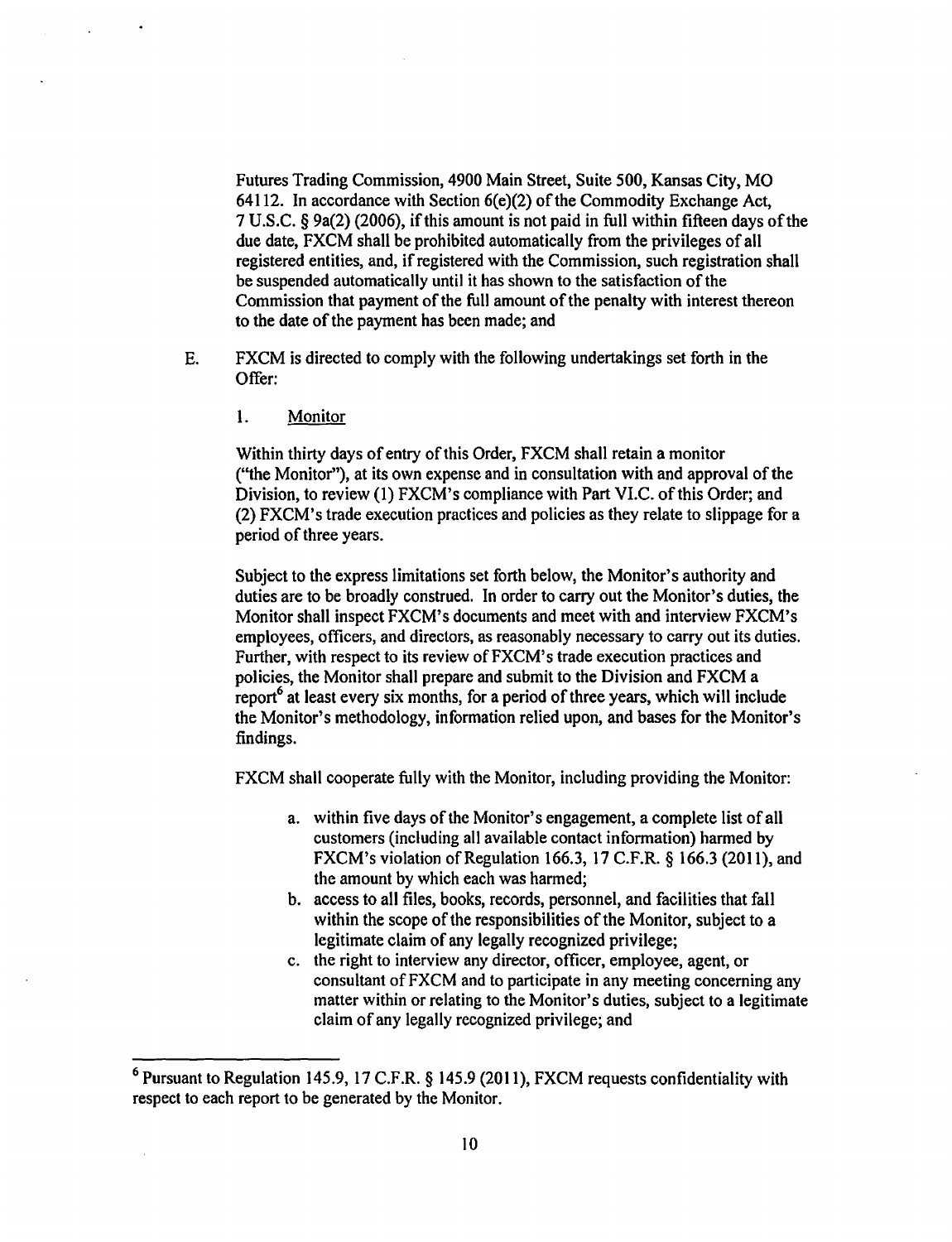d. the right to observe FXCM's business operations that fall within the scope of the Monitor's responsibilities, subject to a legitimate claim of any legally recognized privilege.

IfFXCM agrees, in its sole discretion, to provide the Monitor with access to privileged materials, the Monitor shall agree not to assert that this constitutes a waiver of any legally recognized privilege and shall further agree to maintain the confidentiality of the privileged materials (except to the extent that disclosure is required by law or may be necessary in furtherance of the Monitor's discharge of its official duties and responsibilities).<sup>7</sup> In the event FXCM seeks to withhold access to privileged materials from the Monitor, then FXCM shall provide written notice to the Monitor and the Division, including a general description of the nature of the information, documents, records, facilities, and/or employees that are being withheld, as well as the bases of the claim(s).

# 2. Actions or Public Statements

FXCM agrees that neither it nor any of its agents or employees under its authority or control shall take any action or make any public statement denying, directly or indirectly, any findings or conclusions in this Order, or creating, or tending to create, the impression that this Order is without a factual basis; provided, however, that nothing in this provision shall affect FXCM's: (1) testimonial obligations; or (2) right to take positions in other proceedings to which the Commission is not a party. FXCM shall undertake all steps necessary to ensure that all of its agents and employees under its authority and/or control understand and comply with this agreement; and

## 3. Future Cooperation with the Commission

FXCM agrees that it will cooperate fully and expeditiously with the Commission and its staff, including the Division, with regard to this Order, and in any investigation, civil litigation, or administrative matter brought by the Commission related to the subject matter of this proceeding or any current or future investigation related thereto. As part of such cooperation with the Commission, FXCM agrees to:

- a. comply fully, promptly, completely, and truthfully, subject to any legally recognized privilege, with any inquiries or requests for information and documents;
- b. provide authentication of documents and other evidentiary material; and
- c. use its best efforts to produce any current (as of the time of the request) officer, director, employee, or agent ofFXCM, regardless of

 $<sup>7</sup>$  If the Monitor believes that disclosure is necessary in furtherance of the Monitor's discharge of</sup> its official duties and responsibilities, the Monitor shall provide FXCM reasonable notice in advance of such disclosure, including the basis for such disclosure.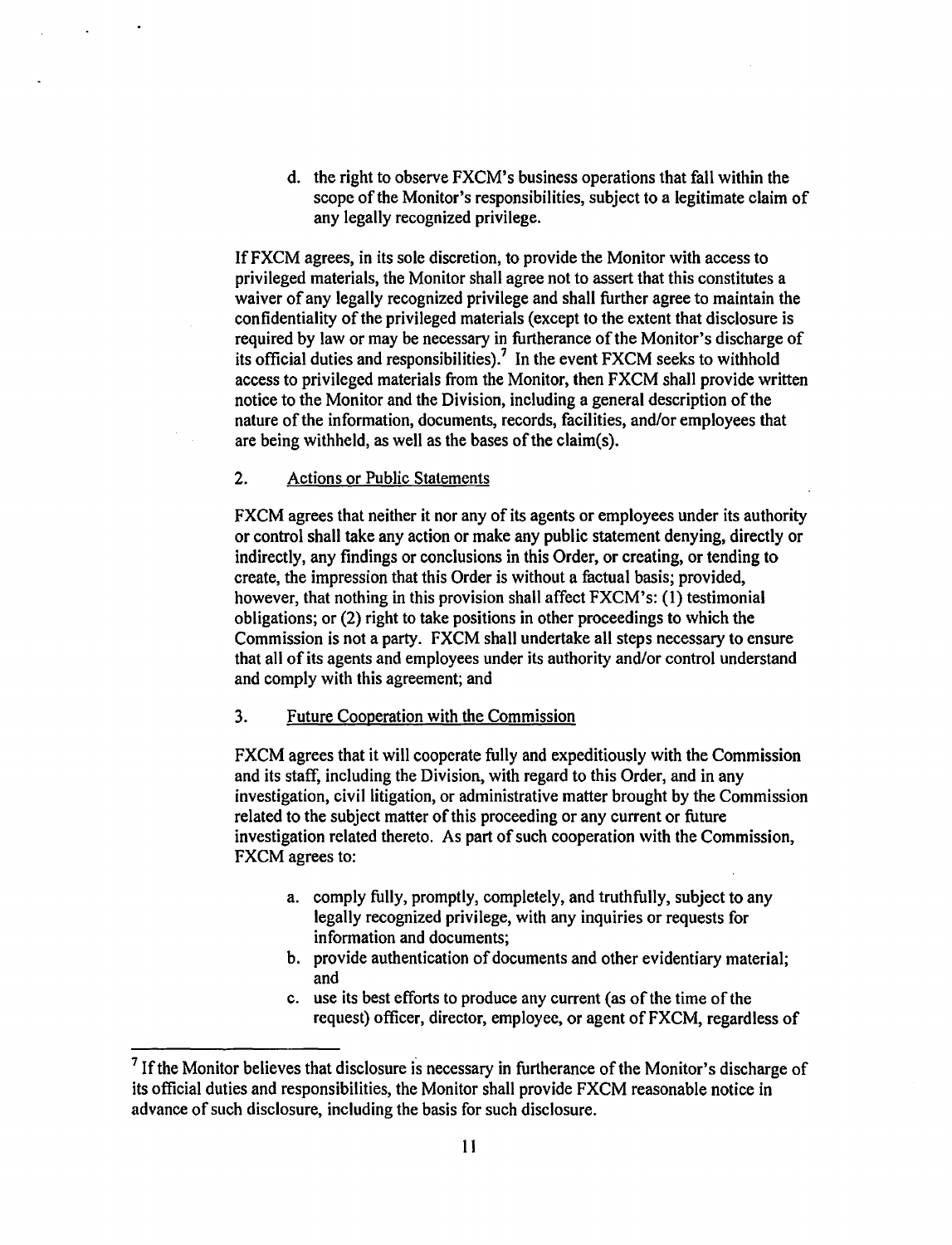the individual's location and at such location that minimizes Commission travel expenditures, to provide assistance at any trial, proceeding, or Commission investigation related to the subject matter of this proceeding, including but not limited to, requests for testimony, depositions, and /or interviews, and to encourage them to testify completely and truthfully in any such proceeding, trial, or investigation.

The provisions of this Order shall be effective as of this date.

By the Commission.

 $\bullet$ 

 $\Delta \sim 10^4$ 

M. Stauik

Secretary of the Commission Commodity Futures Trading Commission

Dated: <u>October 3</u>, 2011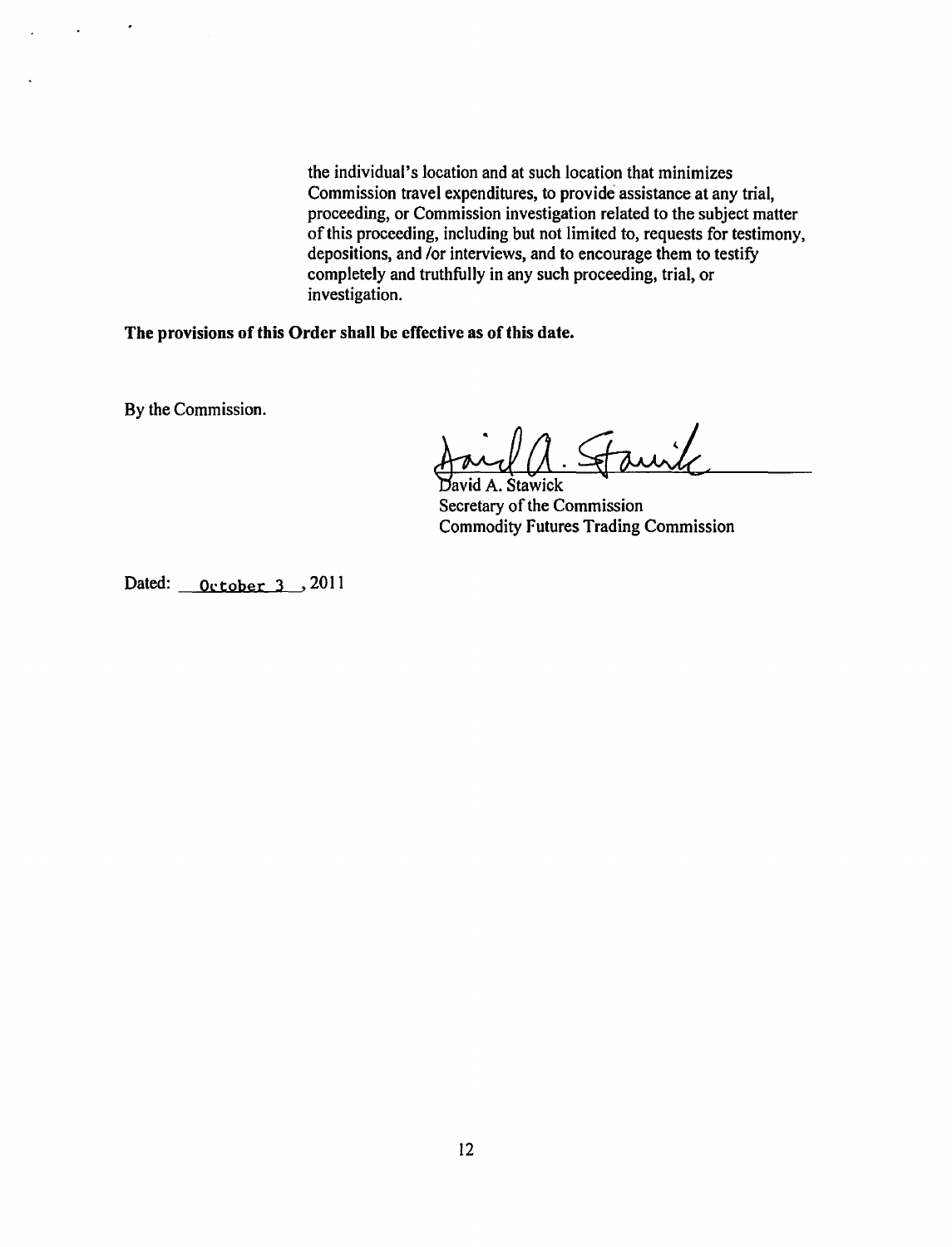# Received  $C.F.T.C.$

# $2011$  OCT  $-3$  PN  $4: 23$

# Concurring Statement of Commissioner Scott D. O'Malia In the Matter of Forex Capital Markets LLC

# Office of

Proceed is conservative that commission's acceptance of this offer of settlement and entry of the Order in this Processing matter belows I believe that the substantial sanctions levied against Forex Capital Markets LLC ("FXCM") are commensurate with the gravity of the offenses. The Order, through its substantial remedial sanctions and civil monetary penalty, sends an appropriate message about what is acceptable behavior by registered entities, especially when they rely on technology to run their most critical operations. The Commission is accepting FXCM's offer of a \$6 million civil monetary penalty, which is in addition to separate a \$2 million monetary sanction levied by the National Futures Association ("NFA") based on the same underlying facts, \$8,261,937 in restitution to victims and the retention, at its own expense, of a monitor to review and ensure its compliance with the restitution order and review its trade execution practices and policies as they relate to the conduct at issue for a period of three years to settle the Commission's inquiry resulting from their activity spanning from June 18, 2008 until December 17,2010 depriving 57,000 FXCM customers of approximately \$8,261,937. While the charges do not sound in fraud or misappropriation, the failures of a registered entity to ensure that it is fully apprised at all levels as to the functioning of its core operations and to ensure the integrity of trades executed on its platforms, especially when it offers its products and services to the retail public, is equally repugnant.

> As stated in the Order, the violations of the Commodity Exchange Act (the "CEA") and the regulations thereunder are rooted in FXCM's failure to supervise and a failure to produce records in response to Commission requests under the CEA. FXCM's trading platforms were designed in a manner that effectively denied FXCM's retail customers the benefit of any positive price slippage, and forced them to bear the consequences of any negative slippage. FXCM's unequal slippage practices similarly affected the margin liquidation orders of its customers. Of course, FXCM profited from the platforms' operation throughout the almost thirty-month time period to its clients' detriment.

The platfonns and their protocols should not be immune for the imputation of scienter. The FXCM officers, employees and agents tasked with establishing, monitoring and maintaining those platforms failed to establish a system that would prevent what amounted to a systematic deprivation of the best execution available. Had FXCM diligently supervised its employees, it would have discovered not only that there were no systems in place to prevent the problem of asymmetrical slippage on market orders and market liquidation orders, but it would have had the opportunity to correct them before the accumulation of several million dollars in misdirected funds through positive slippage.

Trade execution is critical, and FXCM's apparent reliance on its trade platforms' programming in lieu of robust supervision and monitoring highlights the need for the Commission to adopt heightened standards for the supervision of electronic trading platforms and other systems. I agree with NFA's Board of Directors that while supervisory standards do not change with the medium used, the use of technology may certainly affect how those standards are applied.<sup>1</sup> This matter ought to serve as warning to those who seek to circumvent their obligations under the CEA and regulations as well as their duties to their customers in reliance on the fiction that technology is infallible and

<sup>&</sup>lt;sup>1</sup> See National Futures Association Interpretive Notice 9060 – Compliance Rule 2-36(e): Supervision of the Use of Electronic Trading Systems, *available at* 

http://www.nfa.futures.org/nfamanual/NFAManual.aspx?RuleiD=9060&Section=9.